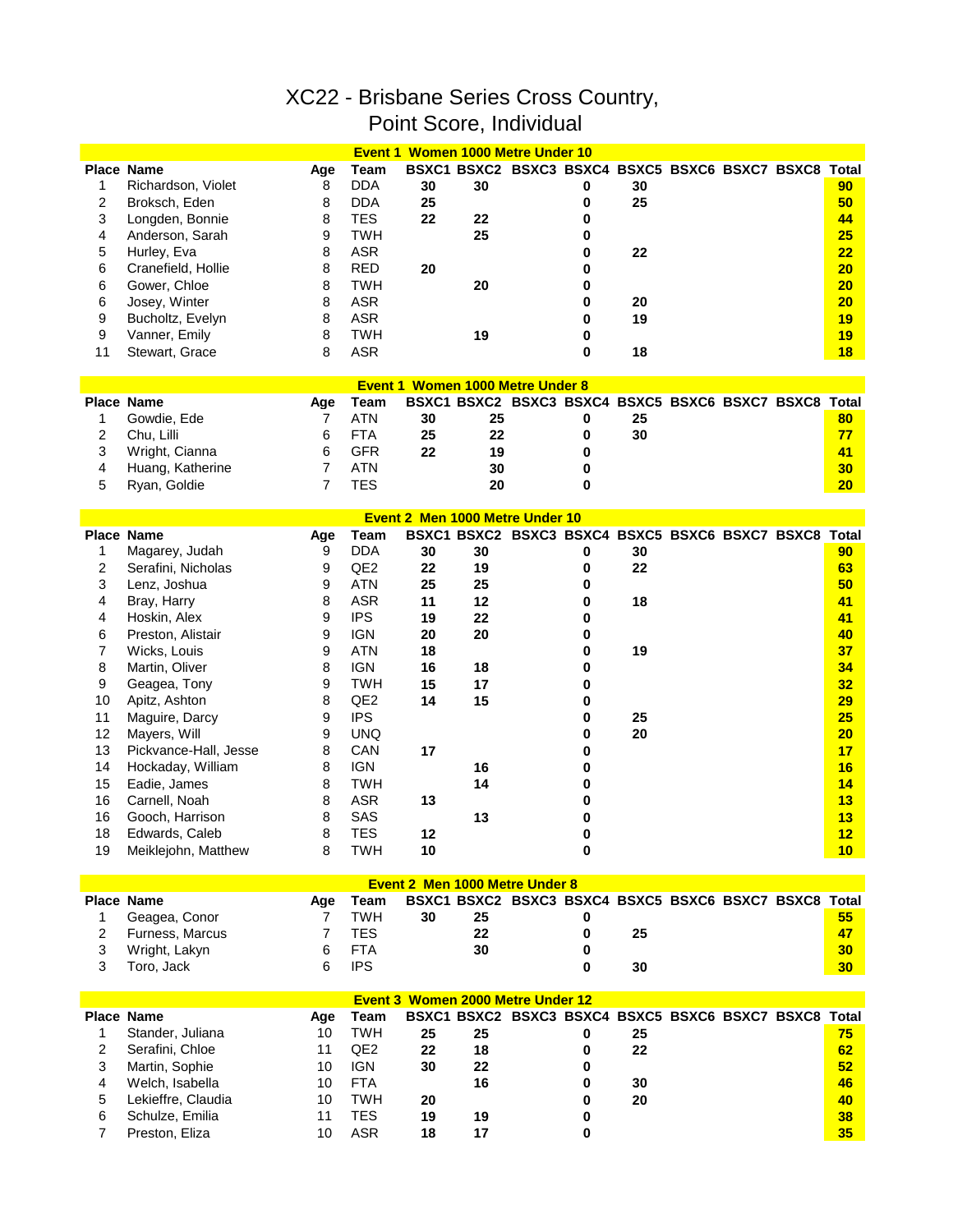| 8  | Renton, Zoe          |    | TWH        |    | 30 |   | 30 |
|----|----------------------|----|------------|----|----|---|----|
| 9  | Barnett, Lily        | 11 | TWH        | 14 | 14 | o | 28 |
| 10 | Stansfield, Indiana  | 10 | <b>TWH</b> | 15 | 12 | 0 | 27 |
| 11 | Greer, Harper        | 10 | <b>RED</b> |    | 20 | O | 20 |
| 12 | Edwards, Mila        | 10 | TES        | 17 |    |   | 17 |
| 13 | Howard-Mowat, Willow |    | TES        | 16 |    |   | 16 |
| 14 | Sherlock, Grace      |    | TWH        |    | 15 | 0 | 15 |
| 15 | Vanner, Alexandra    | 10 | <b>TWH</b> |    | 13 |   | 13 |

## **Event 3 Men 2000 Metre Under 12**

|    | Place Name        | Age | Team       | <b>BSXC1</b> | <b>BSXC2</b> | BSXC3 BSXC4 BSXC5 BSXC6 BSXC7 BSXC8 |   |    |  | Total           |
|----|-------------------|-----|------------|--------------|--------------|-------------------------------------|---|----|--|-----------------|
|    | Bailey, Callum    | 11  | ATN        | 30           | 25           |                                     | 0 | 30 |  | 85              |
| 2  | Van Camp, Oliver  | 10  | ASR        | 14           | 16           |                                     |   | 22 |  | 52              |
| 3  | Wilkinson, Edward | 10  | TWH        | 11           | 14           |                                     |   | 19 |  | 44              |
| 4  | Bray, Nick        | 10  | <b>ASR</b> |              | 17           |                                     |   | 25 |  | 42              |
| 4  | Preston, Oliver   | 11  | IGN        | 22           | 20           |                                     |   |    |  | 42              |
| 6  | Leske, Cooper     | 10  | TWH        | 17           | 18           |                                     |   |    |  | 35              |
| 6  | Longden, Addison  | 11  | TES        | 16           | 19           |                                     |   |    |  | 35              |
| 8  | Millar, Sonny     | 10  | TWH        | 13           |              |                                     |   | 20 |  | 33              |
| 9  | Coward, Ashton    | 11  | <b>GCA</b> |              | 30           |                                     |   |    |  | 30 <sub>2</sub> |
| 10 | Jobbins, Oliver   | 11  | <b>INT</b> | 25           |              |                                     |   |    |  | 25              |
| 11 | Jacobs, Joshua    | 10  | <b>FTA</b> |              | 22           |                                     |   |    |  | 22              |
| 12 | Thirkill, Emmett  | 10  | <b>RED</b> | 20           |              |                                     |   |    |  | 20              |
| 13 | Cranefield, Saxon | 10  | <b>RED</b> | 19           |              |                                     |   |    |  | 19              |
| 14 | Bell, Nikolas     | 11  | <b>BRR</b> | 18           |              |                                     |   |    |  | 18              |
| 14 | Feltham, Bernard  | 10  | TES        |              |              |                                     |   | 18 |  | 18              |
| 16 | Hicks, Miller     | 11  | <b>IGN</b> | 15           |              |                                     |   |    |  | 15              |
| 16 | Wright, Van       | 11  | <b>FTA</b> |              | 15           |                                     |   |    |  | 15              |
| 18 | Miers, Lachlan    | 8   | <b>TWH</b> | 12           |              |                                     |   |    |  | 12              |

|    | Event 4 Women 3000 Metre Under 14<br><b>Place Name</b><br>BSXC1 BSXC2 BSXC3 BSXC4 BSXC5 BSXC6 BSXC7 BSXC8 Total<br><b>Team</b><br>Age |    |            |                |    |  |   |    |  |  |  |    |
|----|---------------------------------------------------------------------------------------------------------------------------------------|----|------------|----------------|----|--|---|----|--|--|--|----|
|    |                                                                                                                                       |    |            |                |    |  |   |    |  |  |  |    |
| 1  | Campbell, Grace                                                                                                                       | 13 | <b>ATN</b> | 30             | 30 |  | 0 | 25 |  |  |  | 85 |
| 2  | Bray, Laura                                                                                                                           | 12 | <b>ASR</b> | 22             | 18 |  | 0 | 20 |  |  |  | 60 |
| 3  | Clarke, Ella                                                                                                                          | 13 | <b>IGN</b> | 16             | 16 |  | 0 | 17 |  |  |  | 49 |
| 4  | Page, Lucy                                                                                                                            | 11 | <b>ATN</b> | 19             | 20 |  | 0 |    |  |  |  | 39 |
| 5  | Agiannitis, Olivia                                                                                                                    | 12 | <b>IPS</b> | 10             | 11 |  | 0 | 14 |  |  |  | 35 |
| 5  | Snelling, Charlotte                                                                                                                   | 11 | <b>IGN</b> | 18             | 17 |  | 0 |    |  |  |  | 35 |
| 7  | Nitschke, Zara                                                                                                                        | 11 | <b>TES</b> | 17             |    |  | 0 | 15 |  |  |  | 32 |
| 8  | O'Connor, Murphy                                                                                                                      | 13 | <b>CMB</b> |                |    |  | 0 | 30 |  |  |  | 30 |
| 9  | Learoyd, Mikaela                                                                                                                      | 12 | <b>IPS</b> | 14             | 14 |  | 0 |    |  |  |  | 28 |
| 10 | Ryan, Chloe                                                                                                                           | 12 | <b>INT</b> |                | 13 |  | 0 | 13 |  |  |  | 26 |
| 11 | Fryga, Emma                                                                                                                           | 13 | <b>RED</b> | 25             |    |  | 0 |    |  |  |  | 25 |
| 11 | Johnston, Ava                                                                                                                         | 12 | <b>TWH</b> |                | 25 |  | 0 |    |  |  |  | 25 |
| 13 | Pietsch, Zoe                                                                                                                          | 13 | <b>RCP</b> | 12             |    |  | 0 | 12 |  |  |  | 24 |
| 14 | Fryga, Emma                                                                                                                           | 13 | <b>RED</b> |                |    |  | 0 | 22 |  |  |  | 22 |
| 14 | Kranen, Gabrielle                                                                                                                     | 11 | <b>ATN</b> |                | 22 |  | 0 |    |  |  |  | 22 |
| 16 | Hinze, Sybella                                                                                                                        | 12 | <b>BAR</b> | 9              | 12 |  | 0 |    |  |  |  | 21 |
| 17 | Heath, Mya                                                                                                                            | 11 | <b>TES</b> | 20             |    |  | 0 |    |  |  |  | 20 |
| 18 | Cosgrave, Ella                                                                                                                        | 12 | <b>BOR</b> |                | 19 |  | 0 |    |  |  |  | 19 |
| 18 | De Villiers, Gemma                                                                                                                    | 11 | <b>ATN</b> |                |    |  | 0 | 19 |  |  |  | 19 |
| 20 | Patten, Jasmine                                                                                                                       | 12 | <b>MAY</b> |                |    |  | 0 | 18 |  |  |  | 18 |
| 21 | Davis, Olive                                                                                                                          | 12 | <b>BAR</b> | $\overline{7}$ | 10 |  | 0 |    |  |  |  | 17 |
| 22 | Furness, Matilda                                                                                                                      | 12 | <b>TES</b> |                | 6  |  | 0 | 10 |  |  |  | 16 |
| 22 | Snow, Piper                                                                                                                           | 13 | <b>MAY</b> |                |    |  | 0 | 16 |  |  |  | 16 |
| 24 | Hegarty, Abbie                                                                                                                        | 13 | <b>BOR</b> | 15             |    |  | 0 |    |  |  |  | 15 |
| 24 | Park, Bella-Rose                                                                                                                      | 11 | <b>SAS</b> |                | 15 |  | 0 |    |  |  |  | 15 |
| 26 | Renton, Zoe                                                                                                                           | 11 | <b>TWH</b> | 13             |    |  | 0 |    |  |  |  | 13 |
| 27 | Yates, Maddison                                                                                                                       | 12 | <b>ATN</b> | 5              | 7  |  | 0 |    |  |  |  | 12 |
| 28 | Beckers, Tahnee                                                                                                                       | 12 | <b>IPS</b> | 11             |    |  | 0 |    |  |  |  | 11 |
| 28 | Schulze, Emilia                                                                                                                       | 11 | <b>TES</b> |                |    |  | 0 | 11 |  |  |  | 11 |
| 30 | Pearsall, Sienna                                                                                                                      | 11 | <b>UNQ</b> | 4              | 5  |  | 0 |    |  |  |  | 9  |
| 30 | Ritchie, Tamika                                                                                                                       | 13 | <b>IPS</b> |                | 9  |  | 0 |    |  |  |  | 9  |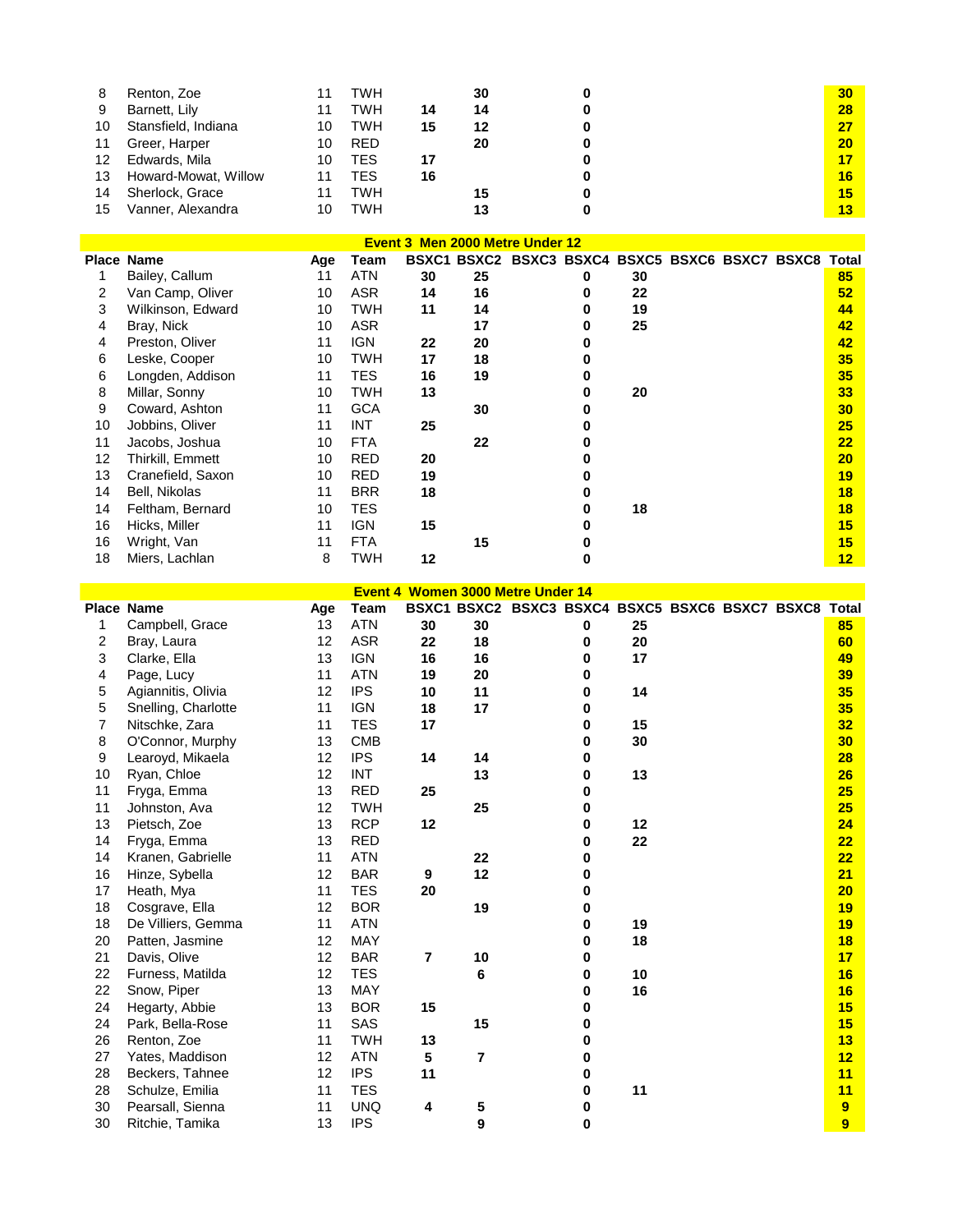| 32<br>32<br>34<br>34<br>36 | Johnson, Amalie<br>Sutton, Harriet<br>Martin, Isla<br>Pfeffer, Holly<br>McAuley, Annika | 12<br>12<br>13<br>13<br>12 | <b>IGN</b><br><b>ASR</b><br><b>SRG</b><br><b>FTA</b><br><b>SRG</b> | 8<br>$\mathbf 2$<br>6<br>3<br>Event 4 Women 3000 Metre Multi-Class 13+ | 8<br>4 |                                                       | 0<br>0<br>0<br>$\bf{0}$<br>$\bf{0}$ |    |  | 8<br>8<br>6<br>6<br>3 |
|----------------------------|-----------------------------------------------------------------------------------------|----------------------------|--------------------------------------------------------------------|------------------------------------------------------------------------|--------|-------------------------------------------------------|-------------------------------------|----|--|-----------------------|
| 1                          | <b>Place Name</b>                                                                       | Age<br>17                  | <b>Team</b><br>QUT                                                 | 30                                                                     |        | BSXC1 BSXC2 BSXC3 BSXC4 BSXC5 BSXC6 BSXC7 BSXC8 Total | $\bf{0}$                            |    |  | 30 <sub>2</sub>       |
|                            | Laubscher - T/F38, Lilly                                                                |                            |                                                                    |                                                                        |        |                                                       |                                     |    |  |                       |
|                            |                                                                                         |                            |                                                                    | Event 4 Men 3000 Metre Under 14                                        |        |                                                       |                                     |    |  |                       |
|                            | <b>Place Name</b>                                                                       | Age                        | Team                                                               |                                                                        |        | BSXC1 BSXC2 BSXC3 BSXC4 BSXC5 BSXC6 BSXC7 BSXC8 Total |                                     |    |  |                       |
| 1                          | Mathewson, Conor                                                                        | 11                         | <b>IPS</b>                                                         | 30                                                                     | 30     |                                                       | 0                                   | 25 |  | 85                    |
| 2                          | Ward, Kaelan                                                                            | 12                         | GCV                                                                | 22                                                                     | 20     |                                                       | 0                                   | 22 |  | 64                    |
| 3                          | Hockaday, Thomas                                                                        | 11                         | <b>IGN</b>                                                         |                                                                        | 25     |                                                       | 0                                   | 18 |  | 43                    |
| 4                          | Vickery, Ben                                                                            | 12                         | <b>GCA</b>                                                         | 19                                                                     | 22     |                                                       | 0                                   |    |  | 41                    |
| 5                          | Van Deventer, Caleb                                                                     | 12                         | <b>IPS</b>                                                         | 16                                                                     | 18     |                                                       | 0                                   |    |  | 34                    |
| 6                          | Van Camp, Tate                                                                          | 12                         | <b>ASR</b>                                                         |                                                                        |        |                                                       | 0                                   | 30 |  | 30                    |
| 7                          | Aldridge, Luke                                                                          | 12                         | <b>TWH</b>                                                         | 12                                                                     | 16     |                                                       | 0                                   |    |  | 28                    |
| 8                          | Fleming, James                                                                          | 12                         | <b>TES</b>                                                         | 13                                                                     |        |                                                       | 0                                   | 14 |  | 27                    |
| 9                          | Butler, Alex                                                                            | 13                         | <b>TES</b>                                                         | 25                                                                     |        |                                                       | 0                                   |    |  | 25                    |
| 10                         | Gurrieri-Hyland, Alexander                                                              | 12                         | <b>TES</b>                                                         | 11                                                                     |        |                                                       | 0                                   | 13 |  | 24                    |
| 11                         | Jobbins, Oliver                                                                         | 11                         | <b>INT</b>                                                         |                                                                        |        |                                                       | 0                                   | 20 |  | 20                    |
| 11                         | Watt, Finn                                                                              | 11                         | <b>CMB</b>                                                         | 20                                                                     |        |                                                       | 0                                   |    |  | 20                    |
| 13                         | Brown, Luka                                                                             | 12                         | <b>BOR</b>                                                         |                                                                        | 19     |                                                       | 0                                   |    |  | 19                    |
| 13                         | Geise, Henry                                                                            | 12                         | <b>NDG</b>                                                         |                                                                        |        |                                                       | 0                                   | 19 |  | 19                    |
| 15                         | Croft, Perry                                                                            | 13                         | <b>ASR</b>                                                         | 18                                                                     |        |                                                       | 0                                   |    |  | 18                    |
| 16                         | Angel, Xavier                                                                           | 12                         | QE <sub>2</sub>                                                    |                                                                        | 17     |                                                       | 0                                   |    |  | 17                    |
| 16                         | Johns, Callum                                                                           | 12                         | <b>TES</b>                                                         |                                                                        |        |                                                       | 0                                   | 17 |  | 17                    |
| 16                         | Maguire, Ashton                                                                         | 12                         | <b>IPS</b>                                                         | 17                                                                     |        |                                                       | 0                                   |    |  | 17                    |
| 19                         | De Villiers, Alex                                                                       | 13                         | <b>ATN</b>                                                         |                                                                        |        |                                                       | 0                                   | 16 |  | 16                    |
| 20                         | Anderson, Samuel                                                                        | 13                         | <b>TWH</b>                                                         |                                                                        | 15     |                                                       | 0                                   |    |  | 15                    |
| 20                         | Bell, Nikolas                                                                           | 11                         | <b>BRR</b>                                                         |                                                                        |        |                                                       | 0                                   | 15 |  | 15                    |
| 20                         | Flanagan, Ben                                                                           | 12                         | <b>BRR</b>                                                         | 15                                                                     |        |                                                       | 0                                   |    |  | 15                    |
| 23                         | Williamson, Hugo                                                                        | 12                         | <b>DDA</b>                                                         | 14                                                                     |        |                                                       | 0                                   |    |  | 14                    |
|                            |                                                                                         |                            |                                                                    |                                                                        |        |                                                       |                                     |    |  |                       |

|    | Event 4 Men 3000 Metre Multi-Class 13+ |     |            |    |    |                                                       |   |    |  |  |  |                 |
|----|----------------------------------------|-----|------------|----|----|-------------------------------------------------------|---|----|--|--|--|-----------------|
|    | <b>Place Name</b>                      | Age | Team       |    |    | BSXC1 BSXC2 BSXC3 BSXC4 BSXC5 BSXC6 BSXC7 BSXC8 Total |   |    |  |  |  |                 |
|    | Laubscher - T/F20, Hunter              | 14  | QUT        | 30 |    |                                                       | 0 |    |  |  |  | 30 <sub>2</sub> |
|    |                                        |     |            |    |    |                                                       |   |    |  |  |  |                 |
|    |                                        |     |            |    |    | Event 5 Women 4000 Metre Under 16                     |   |    |  |  |  |                 |
|    | <b>Place Name</b>                      | Age | Team       |    |    | BSXC1 BSXC2 BSXC3 BSXC4 BSXC5 BSXC6 BSXC7 BSXC8       |   |    |  |  |  | Total           |
|    | Baczkowski, Claire                     | 15  | <b>GCV</b> | 30 | 30 |                                                       | 0 |    |  |  |  | 60              |
| 2  | Flanagan, Eliza                        | 14  | <b>GFR</b> | 10 | 19 |                                                       | n | 25 |  |  |  | 54              |
| 3  | Schutz, Sophie                         | 14  | <b>IPS</b> | 20 | 22 |                                                       |   |    |  |  |  | 42              |
| 4  | Freeman, Lucinda                       | 15  | <b>TWH</b> | 15 | 17 |                                                       |   |    |  |  |  | 32              |
| 5  | Lockhart, Jorja                        | 15  | CAN        | 11 | 20 |                                                       |   |    |  |  |  | 31              |
| 6  | Johnstone, Chloe                       | 14  | <b>USC</b> |    |    |                                                       |   | 30 |  |  |  | 30              |
| 7  | Garratt, Caitlyn                       | 14  | <b>DDA</b> |    | 25 |                                                       |   |    |  |  |  | 25              |
| 7  | Johnson, Hannah                        | 14  | <b>GFR</b> | 9  | 16 |                                                       |   |    |  |  |  | 25              |
| 7  | Marston, Maddelyn                      | 15  | <b>IGN</b> | 25 |    |                                                       |   |    |  |  |  | 25              |
| 10 | Karamihas, Phoebe                      | 14  | <b>GFR</b> | 22 |    |                                                       |   |    |  |  |  | 22              |
| 10 | Schweitzer, Lucy                       | 11  | <b>ASR</b> |    |    |                                                       | O | 22 |  |  |  | 22              |
| 10 | Wicht, Zara-Jane                       | 14  | <b>GFR</b> | 8  | 14 |                                                       |   |    |  |  |  | 22              |
| 13 | Schweitzer, Annie                      | 11  | <b>ASR</b> |    |    |                                                       |   | 20 |  |  |  | 20              |
| 14 | Heath, Zara                            | 14  | <b>UNQ</b> | 19 |    |                                                       |   |    |  |  |  | 19              |
| 15 | Phillips, Mikayla                      | 15  | <b>FTA</b> |    | 18 |                                                       |   |    |  |  |  | 18              |
| 15 | Poggio, Louise                         | 15  | <b>GFR</b> | 18 |    |                                                       |   |    |  |  |  | 18              |
| 17 | parsons, Tiana                         | 14  | <b>IPS</b> | 17 |    |                                                       |   |    |  |  |  | 17              |
| 18 | Freeman, Grace                         | 14  | <b>TWH</b> | 16 |    |                                                       |   |    |  |  |  | 16              |
| 19 | Lette, Audrey                          | 14  | <b>GFR</b> |    | 15 |                                                       |   |    |  |  |  | 15              |
| 20 | Parsons, Charlotte                     | 14  | <b>IPS</b> | 14 |    |                                                       |   |    |  |  |  | 14              |
| 21 | Novinetz, Rylee                        | 15  | <b>IPS</b> | 13 |    |                                                       |   |    |  |  |  | 13              |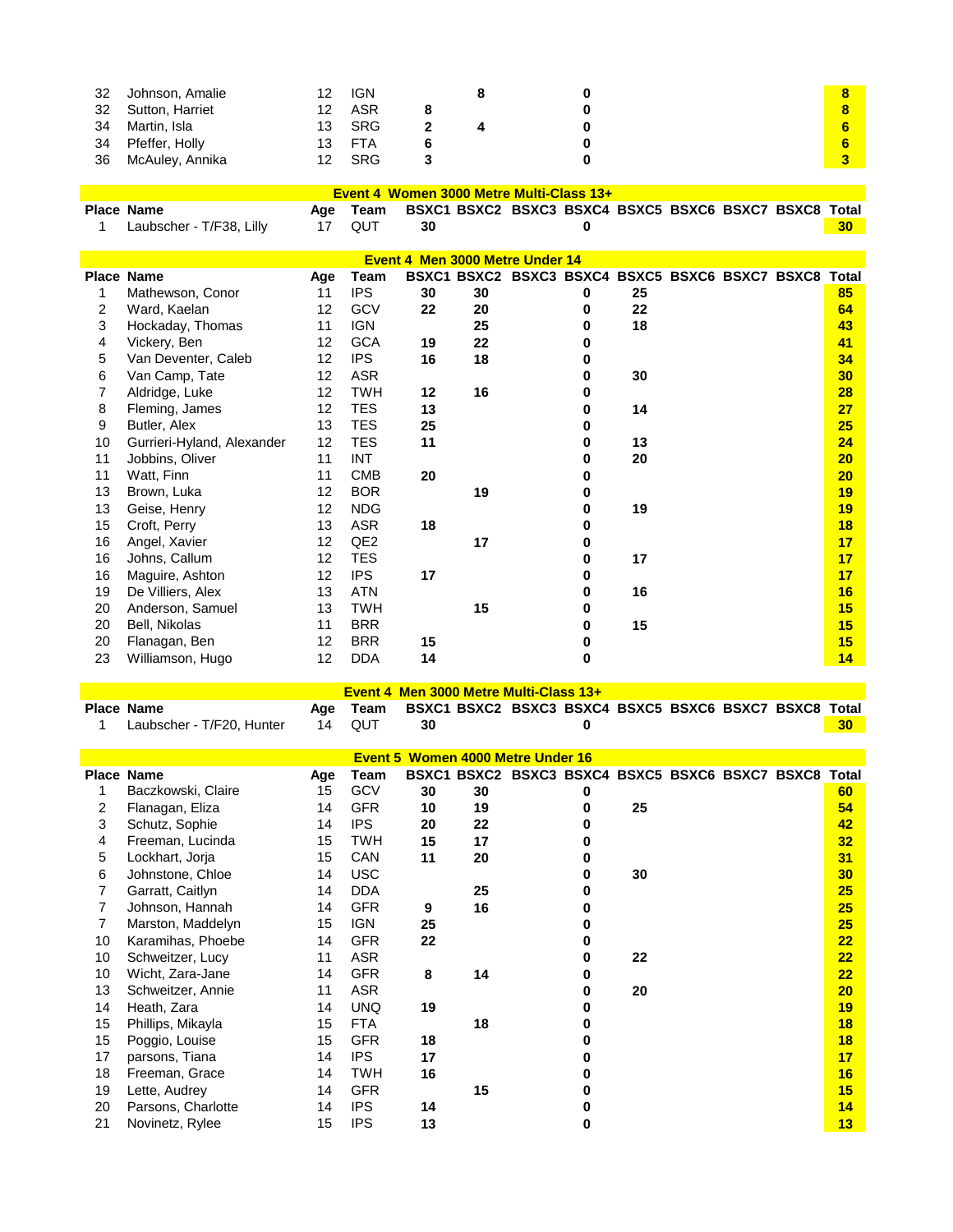| 22 | Williams, Olivia  | 14  | <b>GFR</b>  | 12                                                |    |                                                       | 0 |    |  | 12 |
|----|-------------------|-----|-------------|---------------------------------------------------|----|-------------------------------------------------------|---|----|--|----|
|    |                   |     |             |                                                   |    |                                                       |   |    |  |    |
|    | <b>Place Name</b> | Age | <b>Team</b> | <b>Event 5 Women 4000 Metre Open Short Course</b> |    | BSXC1 BSXC2 BSXC3 BSXC4 BSXC5 BSXC6 BSXC7 BSXC8 Total |   |    |  |    |
|    | Kidd, Lauren      | 42  | QUT         | 18                                                | 17 |                                                       | 0 | 25 |  | 60 |
| 2  | King, Elizabeth   | 47  | <b>INT</b>  |                                                   | 22 |                                                       | 0 | 30 |  | 52 |
| 3  | Gaffney, Megan    | 34  | <b>TWH</b>  | 12                                                | 16 |                                                       | 0 | 22 |  | 50 |
| 4  | McIntyre, Melinda | 52  | <b>TES</b>  | 10                                                | 14 |                                                       | 0 | 20 |  | 44 |
| 5  | Lee, Karen        | 51  | <b>TWH</b>  | 7                                                 | 15 |                                                       | 0 | 19 |  | 41 |
| 6  | Anderson, Jess    | 43  | <b>TWH</b>  | 19                                                | 20 |                                                       | 0 |    |  | 39 |
| 7  | Maenhaut, Barbara | 51  | <b>TWH</b>  | 6                                                 | 10 |                                                       | 0 | 18 |  | 34 |
| 7  | Schmidt, Kerrie   | 59  | <b>TES</b>  | 16                                                | 18 |                                                       | 0 |    |  | 34 |
| 9  | Hannigan, Tess    | 16  | CAN         | 30                                                |    |                                                       | 0 |    |  | 30 |
| 9  | Pearsall, Mattea  | 17  | <b>UNQ</b>  |                                                   | 30 |                                                       | o |    |  | 30 |
| 11 | Durrant, Clare    | 45  | <b>GFR</b>  |                                                   | 25 |                                                       | 0 |    |  | 25 |
| 11 | Johnson, Gretta   | 16  | <b>GFR</b>  | 25                                                |    |                                                       | 0 |    |  | 25 |
| 13 | Aldridge, Lauren  | 44  | <b>TWH</b>  | 9                                                 | 13 |                                                       | 0 |    |  | 22 |
| 13 | Stanley, Eloise   | 16  | CAN         | 22                                                |    |                                                       | 0 |    |  | 22 |
| 15 | Preston, Joanne   | 42  | <b>ASR</b>  | 8                                                 | 12 |                                                       | 0 |    |  | 20 |
| 15 | Rylance, Ava      | 16  | <b>STA</b>  | 20                                                |    |                                                       | 0 |    |  | 20 |
| 17 | Robertson, Robyn  | 48  | <b>INT</b>  |                                                   | 19 |                                                       | 0 |    |  | 19 |
| 18 | Lekieffre, Lea    | 47  | INT         | 17                                                |    |                                                       | 0 |    |  | 17 |
| 19 | Heath, Jackie     | 49  | <b>TES</b>  | 15                                                |    |                                                       | 0 |    |  | 15 |
| 20 | Furness, Matilda  | 12  | <b>TES</b>  | 14                                                |    |                                                       | 0 |    |  | 14 |
| 21 | Debel, Claire     | 39  | <b>TES</b>  | 13                                                |    |                                                       | 0 |    |  | 13 |
| 22 | Briscoe, Judith   | 60  | <b>ATN</b>  |                                                   | 11 |                                                       | 0 |    |  | 11 |
| 22 | Watt, Eleisha     | 38  | <b>TES</b>  | 11                                                |    |                                                       | 0 |    |  | 11 |
|    |                   |     |             |                                                   |    |                                                       |   |    |  |    |

|    | Event 5 Men 4000 Metre Under 16 |     |            |    |    |                                                 |   |    |  |  |  |       |
|----|---------------------------------|-----|------------|----|----|-------------------------------------------------|---|----|--|--|--|-------|
|    | <b>Place Name</b>               | Age | Team       |    |    | BSXC1 BSXC2 BSXC3 BSXC4 BSXC5 BSXC6 BSXC7 BSXC8 |   |    |  |  |  | Total |
|    | Hermiston, Harvey               | 14  | <b>RED</b> | 18 | 22 |                                                 | 0 | 20 |  |  |  | 60    |
| 2  | Hughes, Leonardo                | 14  | <b>GCR</b> |    | 30 |                                                 | 0 | 25 |  |  |  | 55    |
| 3  | Gorski, Luke                    | 14  | <b>IGN</b> | 19 |    |                                                 | 0 | 30 |  |  |  | 49    |
| 4  | Bryant, William                 | 15  | TWH        | 11 | 17 |                                                 | 0 | 17 |  |  |  | 45    |
| 5  | Johnson, James                  | 14  | <b>IGN</b> |    | 25 |                                                 | o | 19 |  |  |  | 44    |
| 6  | Hertweck, James                 | 14  | <b>TES</b> | 15 | 19 |                                                 |   |    |  |  |  | 34    |
|    | Martin, Owen                    | 14  | <b>SRG</b> | 13 | 18 |                                                 |   |    |  |  |  | 31    |
| 8  | Farrell-Thomas, Cooper          | 15  | <b>BOR</b> | 12 |    |                                                 |   | 18 |  |  |  | 30    |
| 8  | Goodwin, Taylor                 | 15  | <b>FTA</b> | 30 |    |                                                 |   |    |  |  |  | 30    |
| 10 | Cunningham, Ryan                | 14  | <b>IGN</b> | 25 |    |                                                 |   |    |  |  |  | 25    |
| 11 | Bagley, Cooper                  | 15  | GCV        | 22 |    |                                                 |   |    |  |  |  | 22    |
| 11 | Churches, Vincent               | 15  | <b>IGN</b> |    |    |                                                 | n | 22 |  |  |  | 22    |
| 13 | Davie, Owen                     | 15  | TES        | 20 |    |                                                 |   |    |  |  |  | 20    |
| 13 | Gartner, Oliver                 | 13  | <b>ATN</b> |    | 20 |                                                 |   |    |  |  |  | 20    |
| 15 | Stewart, Dakota                 | 14  | <b>IPS</b> | 17 |    |                                                 |   |    |  |  |  | 17    |
| 16 | Brown, Harrison                 | 14  | INT        | 16 |    |                                                 |   |    |  |  |  | 16    |
| 17 | Millar, Sonny                   | 10  | TWH        |    |    |                                                 |   | 16 |  |  |  | 16    |
| 18 | Williamson, Max                 | 15  | <b>DDA</b> | 14 |    |                                                 | 0 |    |  |  |  | 14    |

|    | <b>Event 5 Men 4000 Metre Open Short Course</b> |     |            |    |    |                                                       |    |  |  |  |    |  |
|----|-------------------------------------------------|-----|------------|----|----|-------------------------------------------------------|----|--|--|--|----|--|
|    | Place Name                                      | Age | Team       |    |    | BSXC1 BSXC2 BSXC3 BSXC4 BSXC5 BSXC6 BSXC7 BSXC8 Total |    |  |  |  |    |  |
|    | Wilkinson, Harley                               | 48  | TWH        | 25 | 30 | 0                                                     | 22 |  |  |  |    |  |
|    | Arganda, Carl                                   | 29  | TES        | 22 | 25 | o                                                     | 20 |  |  |  | 67 |  |
| 3  | Phelan, Joseph                                  | 55  | TWH        | 19 | 17 |                                                       | 19 |  |  |  | 55 |  |
| 4  | Bryant, Darryn                                  | 55  | TWH        | 16 | 15 |                                                       | 18 |  |  |  | 49 |  |
| 5  | Miers, Scott                                    | 43  | TWH        | 17 | 22 |                                                       |    |  |  |  | 39 |  |
| 6  | Usher, Tony                                     | 58  | ASR        | 18 | 19 |                                                       |    |  |  |  | 37 |  |
|    | Purcell, John                                   | 54  | ASR        | 13 | 10 |                                                       | 13 |  |  |  | 36 |  |
| 8  | Anderson, Ross                                  | 51  | <b>TWH</b> |    | 14 |                                                       | 17 |  |  |  | 31 |  |
| 9  | Brown, Marcus                                   | 46  | INT        | 30 |    |                                                       |    |  |  |  | 30 |  |
| 10 | Crothers, Paul                                  | 46  | <b>ATN</b> | 14 |    |                                                       | 16 |  |  |  | 30 |  |
| 11 | Newsham, Zack                                   | 18  | INT        |    |    |                                                       | 30 |  |  |  | 30 |  |
| 12 | Crothers, Thomas                                | 16  | ATN        | 15 |    |                                                       | 14 |  |  |  | 29 |  |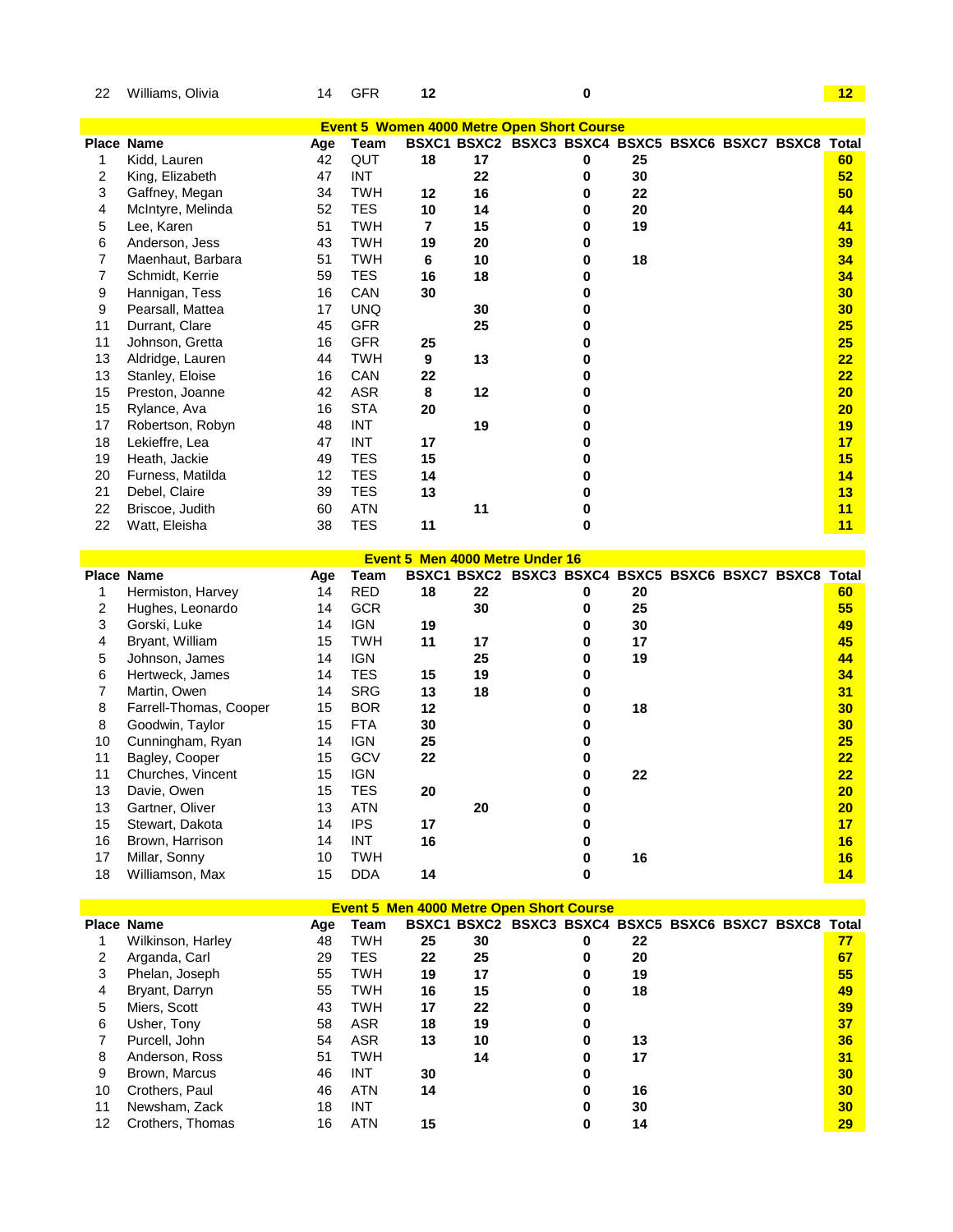| 13<br>14<br>15<br>16<br>17<br>18<br>19<br>20<br>21 | Burrows - T/F20, Tom<br>Farrell-Thomas, Bailey<br>Feltham, Tim<br>Gartner, Jay<br>Heath, Drew<br>Preston, Craig<br>Hastie, Ken<br>Millar, Sonny<br>Hidalgo, Piero<br><b>Place Name</b> | 32<br>16<br>45<br>40<br>51<br>45<br>52<br>10<br>49<br>Age | QE <sub>2</sub><br><b>BOR</b><br><b>TES</b><br><b>ATN</b><br><b>TES</b><br><b>ASR</b><br><b>ASR</b><br><b>TWH</b><br>INT<br><b>Team</b> | 12<br>20 | 13<br>9<br>20<br>18<br>16<br>12<br>11 | Event 6 Women 6000 Metre under 18<br>BSXC1 BSXC2 BSXC3 BSXC4 BSXC5 BSXC6 BSXC7 BSXC8 Total           | 0<br>0<br>0<br>0<br>0<br>0<br>0<br>$\bf{0}$<br>$\bf{0}$ | 15<br>25 |  | 28<br>25<br>21<br>20<br>20<br>18<br>16<br>12<br>11 |
|----------------------------------------------------|----------------------------------------------------------------------------------------------------------------------------------------------------------------------------------------|-----------------------------------------------------------|-----------------------------------------------------------------------------------------------------------------------------------------|----------|---------------------------------------|------------------------------------------------------------------------------------------------------|---------------------------------------------------------|----------|--|----------------------------------------------------|
| 1<br>1                                             | Pearsall, Mattea<br>Johnson, Gretta                                                                                                                                                    | 17<br>16                                                  | <b>UNQ</b><br><b>GFR</b>                                                                                                                | 30       | 30                                    |                                                                                                      | 0<br>0                                                  |          |  | 30 <sub>2</sub><br>30                              |
| 1                                                  | Schweitzer, Tully                                                                                                                                                                      | 15                                                        | <b>ASR</b>                                                                                                                              |          |                                       |                                                                                                      | $\bf{0}$                                                | 30       |  | 30                                                 |
| 4                                                  | Brown, Lauren                                                                                                                                                                          | 16                                                        | <b>IPS</b>                                                                                                                              | 25       |                                       |                                                                                                      | 0                                                       |          |  | 25                                                 |
| 4                                                  | Hutt, Emilie                                                                                                                                                                           | 17                                                        | <b>BAR</b>                                                                                                                              |          | 25                                    |                                                                                                      | 0                                                       |          |  | 25                                                 |
| 4                                                  | Schweitzer, Erin                                                                                                                                                                       | 13                                                        | <b>ASR</b>                                                                                                                              |          |                                       |                                                                                                      | 0                                                       | 25       |  | 25                                                 |
|                                                    |                                                                                                                                                                                        |                                                           |                                                                                                                                         |          |                                       |                                                                                                      |                                                         |          |  |                                                    |
|                                                    | <b>Place Name</b>                                                                                                                                                                      | Age                                                       | Team                                                                                                                                    |          |                                       | Event 6 Women 6000 Metre Masters 30-49<br>BSXC1 BSXC2 BSXC3 BSXC4 BSXC5 BSXC6 BSXC7 BSXC8 Total      |                                                         |          |  |                                                    |
| 1                                                  | Fitzgerald, Amy                                                                                                                                                                        | 38                                                        | <b>TES</b>                                                                                                                              | 30       | 30                                    |                                                                                                      | 0                                                       | 30       |  | 90 <sub>o</sub>                                    |
| 2                                                  | Hancox, Leela                                                                                                                                                                          | 41                                                        | <b>BRR</b>                                                                                                                              | 25       | 25                                    |                                                                                                      | 0                                                       | 22       |  | 72                                                 |
| 3                                                  | Feltham, Cathrin                                                                                                                                                                       | 48                                                        | <b>TES</b>                                                                                                                              | 20       | 20                                    |                                                                                                      | $\bf{0}$                                                | 20       |  | 60                                                 |
| 4                                                  | Day, Fiona                                                                                                                                                                             | 45                                                        | <b>GFR</b>                                                                                                                              | 22       | 22                                    |                                                                                                      | 0                                                       |          |  | 44                                                 |
| 5                                                  | Schweitzer, Lauri                                                                                                                                                                      | 43                                                        | ASR                                                                                                                                     |          |                                       |                                                                                                      | 0                                                       | 25       |  | $25\overline{ }$                                   |
|                                                    |                                                                                                                                                                                        |                                                           |                                                                                                                                         |          |                                       | Event 6 Women 6000 Metre Masters 50+                                                                 |                                                         |          |  |                                                    |
|                                                    | <b>Place Name</b>                                                                                                                                                                      | Age                                                       | <b>Team</b>                                                                                                                             |          |                                       | BSXC1 BSXC2 BSXC3 BSXC4 BSXC5 BSXC6 BSXC7 BSXC8 Total                                                |                                                         |          |  |                                                    |
| 1                                                  | Kolb, Miwa                                                                                                                                                                             | 55                                                        | <b>TWH</b>                                                                                                                              | 30       | 25                                    |                                                                                                      | 0                                                       | 30       |  | 85                                                 |
| 2                                                  | bateson, lynda                                                                                                                                                                         | 59                                                        | <b>ASR</b>                                                                                                                              | 17       | 19                                    |                                                                                                      | 0                                                       | 25       |  | 61                                                 |
| 3                                                  | Waldie, Scherelle                                                                                                                                                                      | 55                                                        | <b>TES</b>                                                                                                                              | 25       | 22                                    |                                                                                                      | 0                                                       |          |  | 47                                                 |
| 4                                                  | Briscoe, Judith                                                                                                                                                                        | 60                                                        | <b>ATN</b>                                                                                                                              | 19       |                                       |                                                                                                      | 0                                                       | 22       |  | 41                                                 |
| 5<br>6                                             | Symmonds, Toni                                                                                                                                                                         | 52<br>58                                                  | <b>TES</b><br>GFR                                                                                                                       | 18       | 17<br>30                              |                                                                                                      | 0<br>0                                                  |          |  | 35<br>30 <sub>2</sub>                              |
| 7                                                  | Banaghan, Glenda<br>Elvery, Julie                                                                                                                                                      | 51                                                        | <b>TES</b>                                                                                                                              | 22       |                                       |                                                                                                      | 0                                                       |          |  | 22                                                 |
| 8                                                  | Forsingdal, Shareen                                                                                                                                                                    | 54                                                        | <b>TES</b>                                                                                                                              | 20       |                                       |                                                                                                      | 0                                                       |          |  | 20                                                 |
| 8                                                  | Shipway, Amanda                                                                                                                                                                        | 51                                                        | <b>TES</b>                                                                                                                              |          | 20                                    |                                                                                                      | 0                                                       |          |  | 20                                                 |
| 10                                                 | Marlow, Kayti                                                                                                                                                                          | 50                                                        | <b>TES</b>                                                                                                                              |          | 18                                    |                                                                                                      | 0                                                       |          |  | 18                                                 |
|                                                    |                                                                                                                                                                                        |                                                           |                                                                                                                                         |          |                                       |                                                                                                      |                                                         |          |  |                                                    |
|                                                    | <b>Place Name</b>                                                                                                                                                                      | Age                                                       | Team                                                                                                                                    |          |                                       | Event 6 Women 6000 Metre Open Medium Course<br>BSXC1 BSXC2 BSXC3 BSXC4 BSXC5 BSXC6 BSXC7 BSXC8 Total |                                                         |          |  |                                                    |
| 1                                                  | Parsons, Lily                                                                                                                                                                          | 20                                                        | <b>TES</b>                                                                                                                              |          | 25                                    |                                                                                                      | 0                                                       | 30       |  | 55                                                 |
| 2                                                  | Kernot, Aimee                                                                                                                                                                          | 21                                                        | <b>TES</b>                                                                                                                              | 22       | 30                                    |                                                                                                      | 0                                                       |          |  | 52                                                 |
| 3                                                  | McQuilkin-Bell, Caitlin                                                                                                                                                                | 25                                                        | <b>LUR</b>                                                                                                                              | 30       |                                       |                                                                                                      | 0                                                       |          |  | 30                                                 |
| 4                                                  | Chan, Elsa                                                                                                                                                                             | 19                                                        | INT                                                                                                                                     | 25       |                                       |                                                                                                      | 0                                                       |          |  | 25                                                 |
|                                                    |                                                                                                                                                                                        |                                                           |                                                                                                                                         |          |                                       | Event 6 Men 6000 Metre Under 18                                                                      |                                                         |          |  |                                                    |
|                                                    | <b>Place Name</b>                                                                                                                                                                      | Age                                                       | Team                                                                                                                                    |          |                                       | BSXC1 BSXC2 BSXC3 BSXC4 BSXC5 BSXC6 BSXC7 BSXC8 Total                                                |                                                         |          |  |                                                    |
| 1                                                  | Heath, Will                                                                                                                                                                            | 16                                                        | <b>UNQ</b>                                                                                                                              | 30       |                                       |                                                                                                      | 0                                                       |          |  | 30 <sub>2</sub>                                    |
| 1                                                  | Sofronoff, Sasha                                                                                                                                                                       | 17                                                        | QE <sub>2</sub>                                                                                                                         |          | 30                                    |                                                                                                      | 0                                                       |          |  | 30                                                 |
| 1                                                  | Bryant, Thomas                                                                                                                                                                         | 17                                                        | <b>TWH</b>                                                                                                                              |          |                                       |                                                                                                      | 0                                                       | 30       |  | 30                                                 |
| 4                                                  | Wieczorek, Joaquin                                                                                                                                                                     | 17                                                        | <b>BOR</b>                                                                                                                              | 25       |                                       |                                                                                                      | 0                                                       |          |  | 25                                                 |
| 5                                                  | Carey, Tyler                                                                                                                                                                           | 16<br>16                                                  | GCV<br><b>BOR</b>                                                                                                                       | 22       |                                       |                                                                                                      | 0<br>0                                                  |          |  | 22                                                 |
| 6                                                  | Farrell-Thomas, Bailey                                                                                                                                                                 |                                                           |                                                                                                                                         | 20       |                                       |                                                                                                      |                                                         |          |  | 20 <sub>2</sub>                                    |
|                                                    |                                                                                                                                                                                        |                                                           |                                                                                                                                         |          |                                       | Event 6 Men 6000 Metre Masters 30-49                                                                 |                                                         |          |  |                                                    |
|                                                    | <b>Place Name</b>                                                                                                                                                                      | Age                                                       | Team                                                                                                                                    |          |                                       | BSXC1 BSXC2 BSXC3 BSXC4 BSXC5 BSXC6 BSXC7 BSXC8 Total                                                |                                                         |          |  |                                                    |
| 1                                                  | Fleming, Robert                                                                                                                                                                        | 48                                                        | <b>TES</b>                                                                                                                              | 25       | 30                                    |                                                                                                      | 0                                                       | 30       |  | 85                                                 |
| 2                                                  | Bloxsom, Stephen                                                                                                                                                                       | 37                                                        | <b>TES</b>                                                                                                                              | 30       |                                       |                                                                                                      | 0                                                       |          |  | 30                                                 |
| 3<br>4                                             | Mitchell, Tyson<br>Davie, Robert                                                                                                                                                       | 31<br>45                                                  | <b>TWH</b><br><b>TES</b>                                                                                                                | 22       |                                       |                                                                                                      | 0<br>0                                                  | 25       |  | 25<br>22                                           |
| 5                                                  | Watt, Dean                                                                                                                                                                             | 38                                                        | <b>TES</b>                                                                                                                              | 20       |                                       |                                                                                                      | 0                                                       |          |  | 20 <sub>2</sub>                                    |
|                                                    |                                                                                                                                                                                        |                                                           |                                                                                                                                         |          |                                       |                                                                                                      |                                                         |          |  |                                                    |